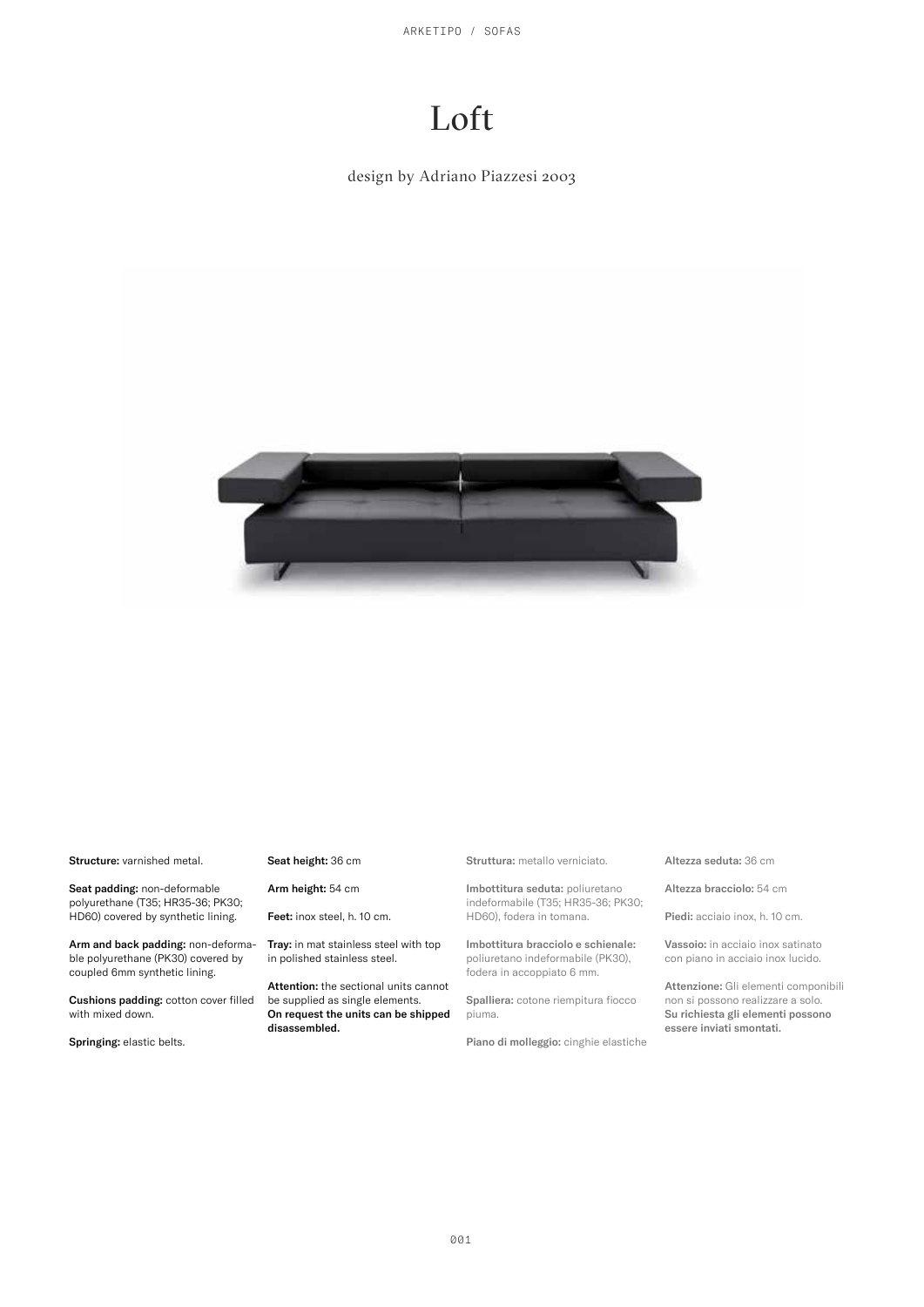1) The units are supplied with a patented mechanism which enables to adjust the seat depth.

2) The sofas are supplied with split independently-adjustable back, which permits two different seat depths at the same time.

3) Backrest height adjustable.

1) Gli elementi sono forniti di un meccanismo brevettato che permette di modificare la profondità di seduta.

2) I divani sono forniti di un doppio movimento che consente di avere contemporaneamente due profondità di seduta.

3) Lo schienale è regolabile in altezza.



In order to avoid any damages to the mechanism, please DO NOT sit on armrests and backs.

Per evitare danni al meccanismo di movimento, si prega di NON sedersi sui braccioli e sugli schienali.



## Sofa with split independently-adjustable back



Right or left unit

Elemento laterale dx o sx